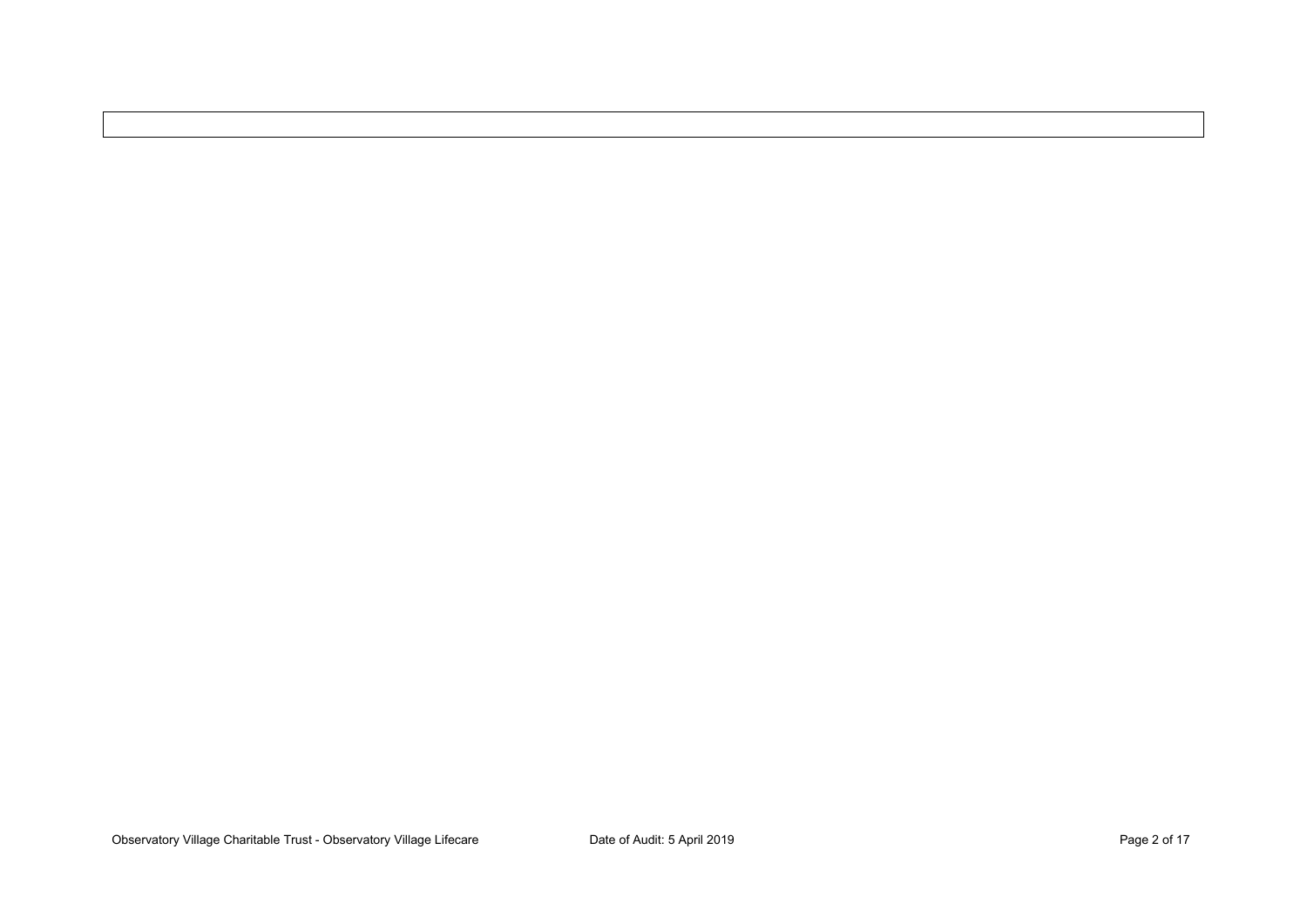## **Executive summary of the audit**

### **Introduction**

This section contains a summary of the auditors' findings for this audit. The information is grouped into the six outcome areas contained within the Health and Disability Services Standards:

- consumer rights
- organisational management
- continuum of service delivery (the provision of services)
- safe and appropriate environment
- restraint minimisation and safe practice
- infection prevention and control.

#### **General overview of the audit**

Observatory Village Lifecare opened in August 2017. The facility is across one level and includes a total of 61 dual-purpose (hospital and rest home) beds and 12 serviced apartments certified to provide rest home level care.

The purpose of this partial provisional was to verify a further purpose-built wing of 20 dual-purpose beds. The service is planning to open the new wing and admit residents on 23 April 2019. This will increase total dual-purpose bed numbers to 81 beds with a total of 93 certified beds.

Key components of the quality management system link to monthly quality assurance meetings and monthly staff meetings.

The general manager has over 30 years' experience as a registered nurse, and is an experienced manager. She is supported by a clinical manager and a financial manager who have both been employed since the service opened.

This audit identified the environment, draft staff rosters, equipment requirements, established systems and processes are appropriate for providing rest home and hospital level care.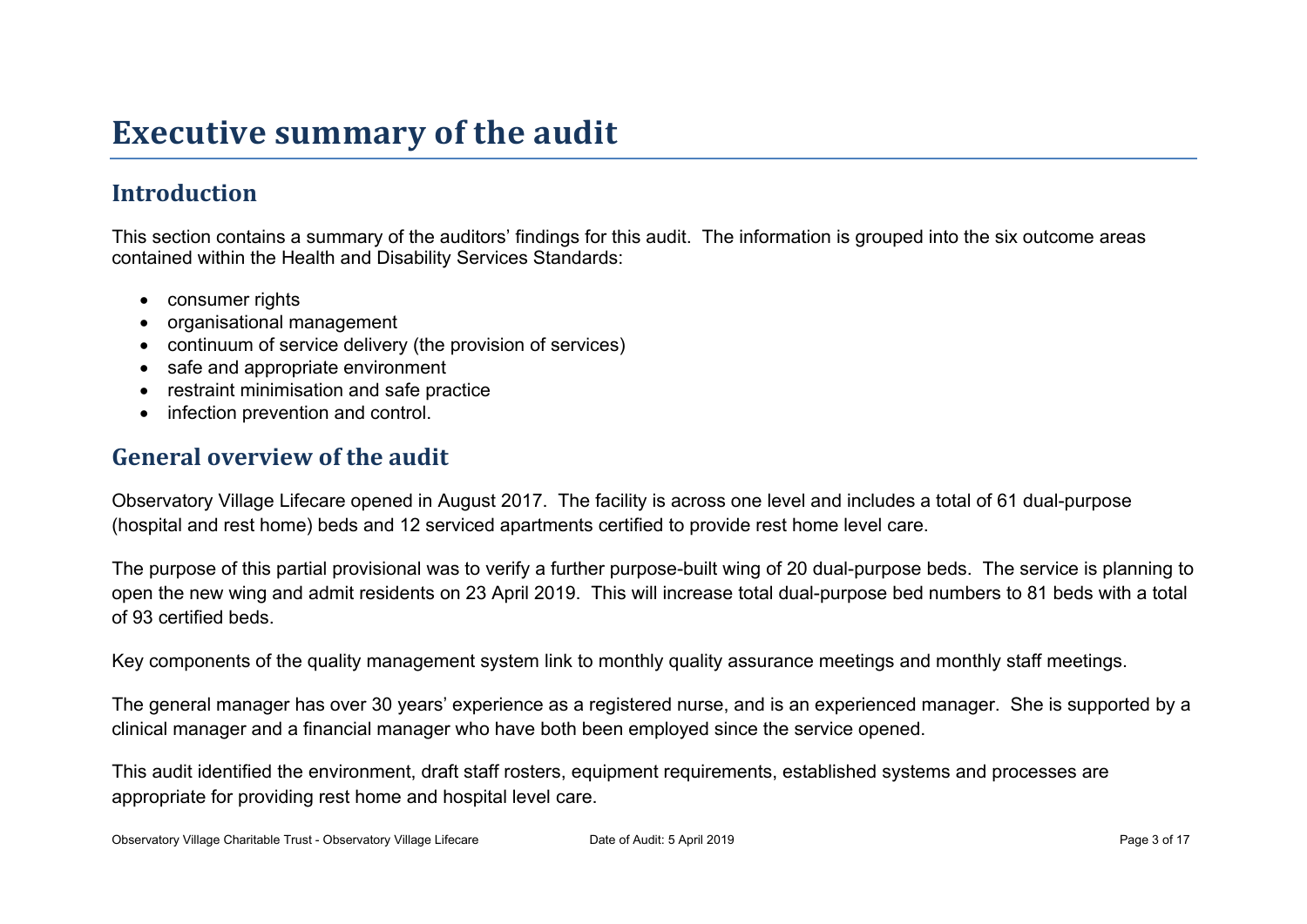The improvements required by the service are all related to obtaining the code of compliance, and completing fire training prior to occupancy.

#### **Consumer rights**

N/A

#### **Organisational management**

The service is managed by an experienced manager with assistance from an assistant manager and clinical manager. The assistant manager and clinical manager (RN) will fulfil the manager role during a temporary absence, with support from the financial officer. The service has well developed policies and procedures that are structured to provide appropriate care for residents that require hospital/medical, and rest home level care.

There is a comprehensive human resources policies folder including recruitment, selection, orientation and staff training and development. The service has a comprehensive orientation programme that provides new staff with relevant information for safe work practice. The orientation programme is developed specifically to worker type (eg, RN, support staff) and includes documented competencies. An annual education schedule has been implemented. A staffing roster is in place for all areas of the facility and a prospective roster that includes the new wing.

#### **Continuum of service delivery**

The medication policy and procedures follow recognised standards and guidelines for safe medicine management practice in accord with the guideline: Safe Management of Medicines. The service uses two weekly robotic packs and an electronic medication management system. There are secure treatment rooms in each of the three wings.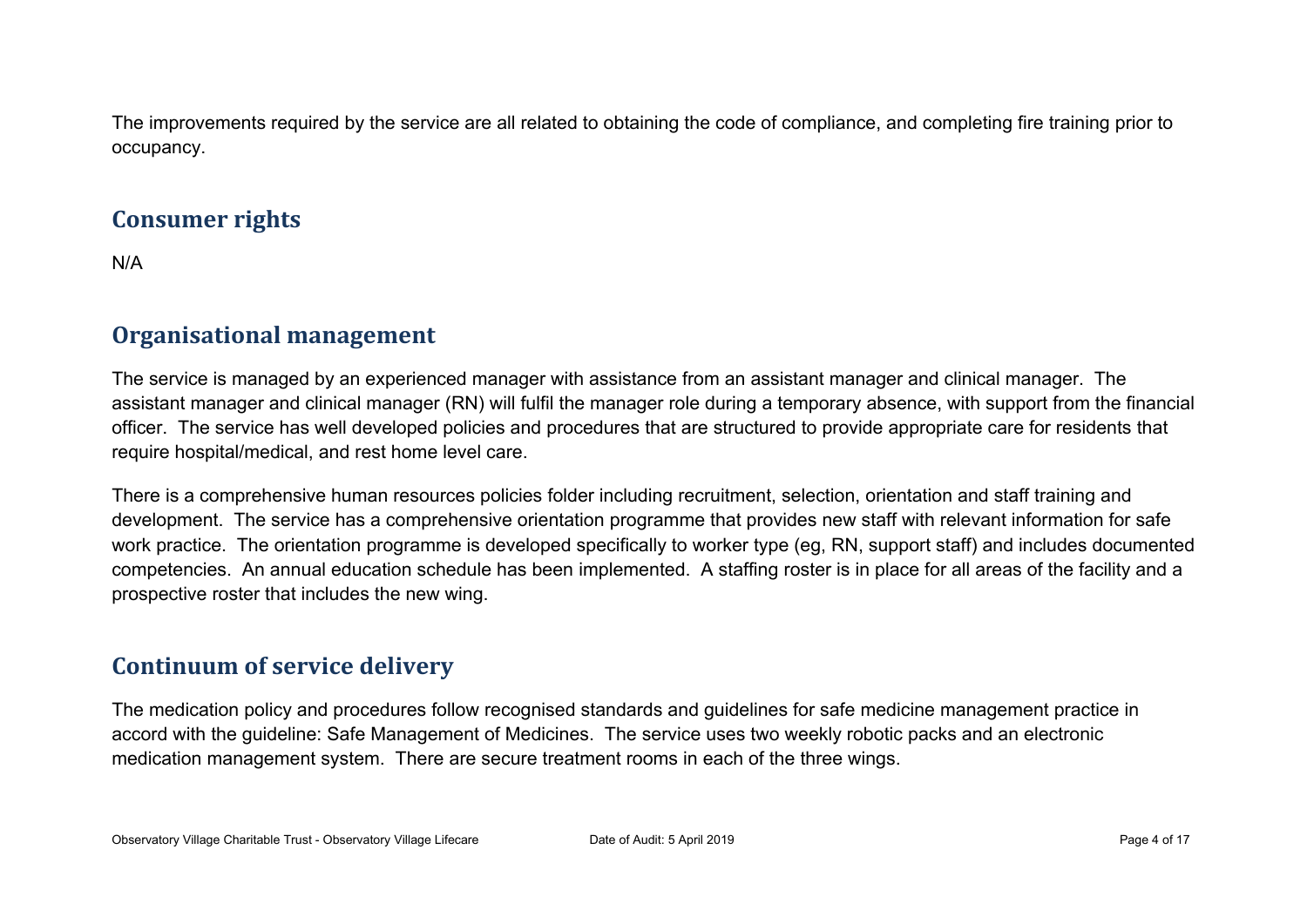The menu has been audited and approved by an external dietitian. The large spacious kitchen included walk in chiller and freezer stand-up fridges and walk-in pantry.

#### **Safe and appropriate environment**

The facility is purpose built and spacious and includes four wings in the care centre including the addition of this new wing and one serviced apartment wing.

The new wing includes a nurses' station, and secure medication room. The wing has been built to comply with legislation. New equipment has been purchased for the new wing.

All rooms and communal areas allow for safe use of mobility equipment. The wing has carpet throughout with vinyl surfaces in bathrooms/toilets and kitchen areas. There is adequate space in the wing for storage of mobility equipment.

There is a shared internal courtyard/garden area, well maintained gardens and decking surround the facility.

There are mobility toilets near the lounge area. Each resident room has an ensuite. All ensuites in the new wing have been designed for hospital level care and allows for the use of mobility equipment. There is a large open plan lounge/dining area which is shared by two wings including the new wing.

Appropriate training, information, and equipment for responding to emergencies is provided at induction and as part of the annual training programme. The call bell system is available in all areas with visual display panels. Call bells are available in all resident areas.

The new wing is appropriately heated and ventilated. There is underfloor heating throughout the facility and radiators in each room.

#### **Restraint minimisation and safe practice**

N/A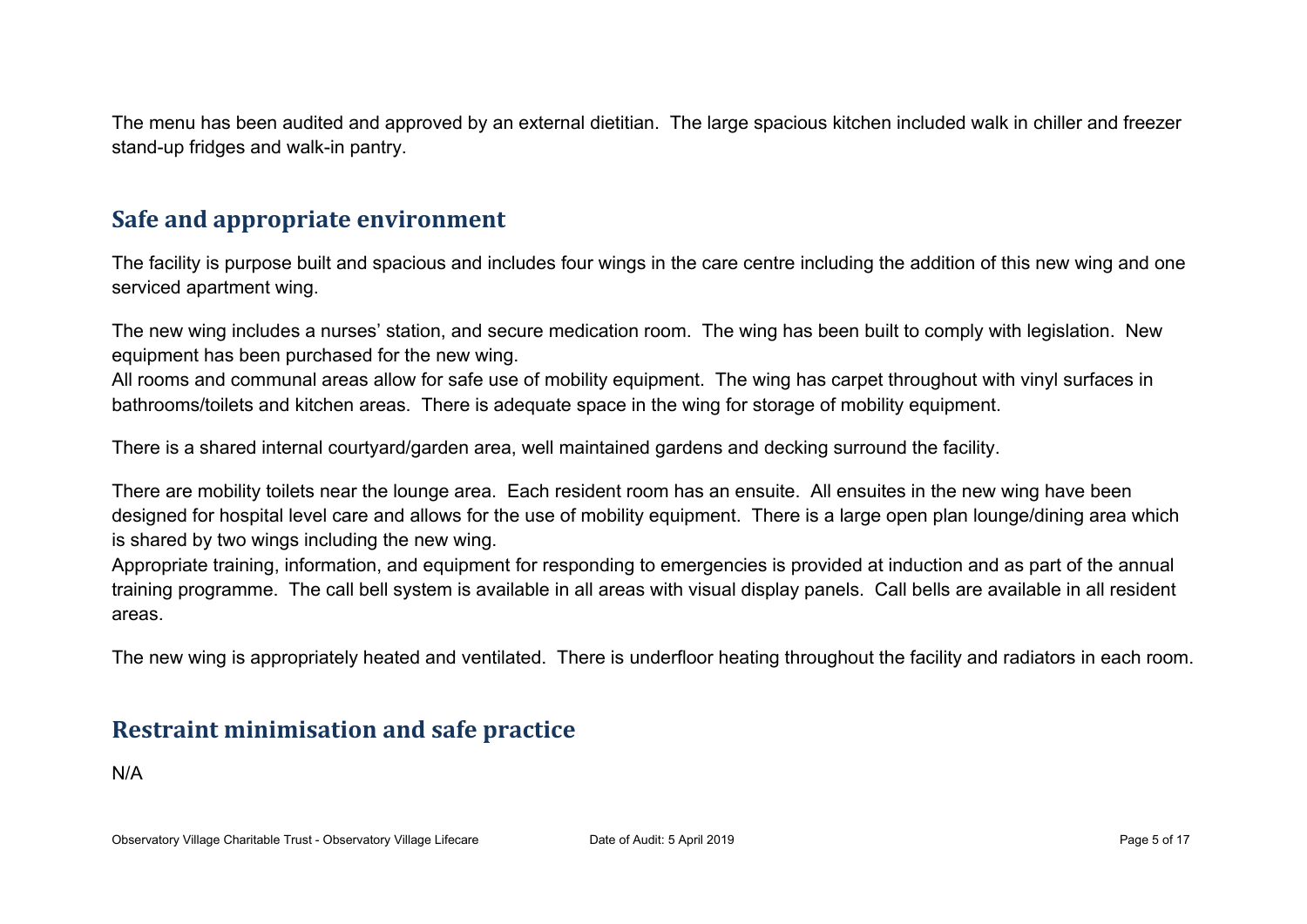#### **Infection prevention and control**

Infection control management systems are in place to minimise the risk of infection to consumers, service providers and visitors. The infection control programme is implemented and meets the needs of the organisation and provides information and resources to inform the service providers.

#### **Summary of attainment**

The following table summarises the number of standards and criteria audited and the ratings they were awarded.

| <b>Attainment</b><br>Rating | <b>Continuous</b><br><b>Improvement</b><br>(Cl) | <b>Fully Attained</b><br>(FA) | <b>Partially</b><br><b>Attained</b><br><b>Negligible Risk</b><br>(PA Negligible) | <b>Partially</b><br><b>Attained Low</b><br><b>Risk</b><br>(PA Low) | <b>Partially</b><br><b>Attained</b><br><b>Moderate Risk</b><br>(PA Moderate) | <b>Partially</b><br><b>Attained High</b><br><b>Risk</b><br>(PA High) | <b>Partially</b><br><b>Attained Critical</b><br><b>Risk</b><br>(PA Critical) |
|-----------------------------|-------------------------------------------------|-------------------------------|----------------------------------------------------------------------------------|--------------------------------------------------------------------|------------------------------------------------------------------------------|----------------------------------------------------------------------|------------------------------------------------------------------------------|
| <b>Standards</b>            |                                                 |                               |                                                                                  |                                                                    |                                                                              |                                                                      |                                                                              |
| Criteria                    |                                                 | 33                            |                                                                                  |                                                                    |                                                                              |                                                                      |                                                                              |

| <b>Attainment</b><br>Rating | <b>Unattained</b><br><b>Negligible Risk</b><br>(UA Negligible) | <b>Unattained Low</b><br><b>Risk</b><br>(UA Low) | Unattained<br><b>Moderate Risk</b><br>(UA Moderate) | <b>Unattained High</b><br><b>Risk</b><br>(UA High) | <b>Unattained</b><br><b>Critical Risk</b><br>(UA Critical) |
|-----------------------------|----------------------------------------------------------------|--------------------------------------------------|-----------------------------------------------------|----------------------------------------------------|------------------------------------------------------------|
| <b>Standards</b>            |                                                                |                                                  |                                                     |                                                    |                                                            |
| <b>Criteria</b>             |                                                                |                                                  |                                                     |                                                    |                                                            |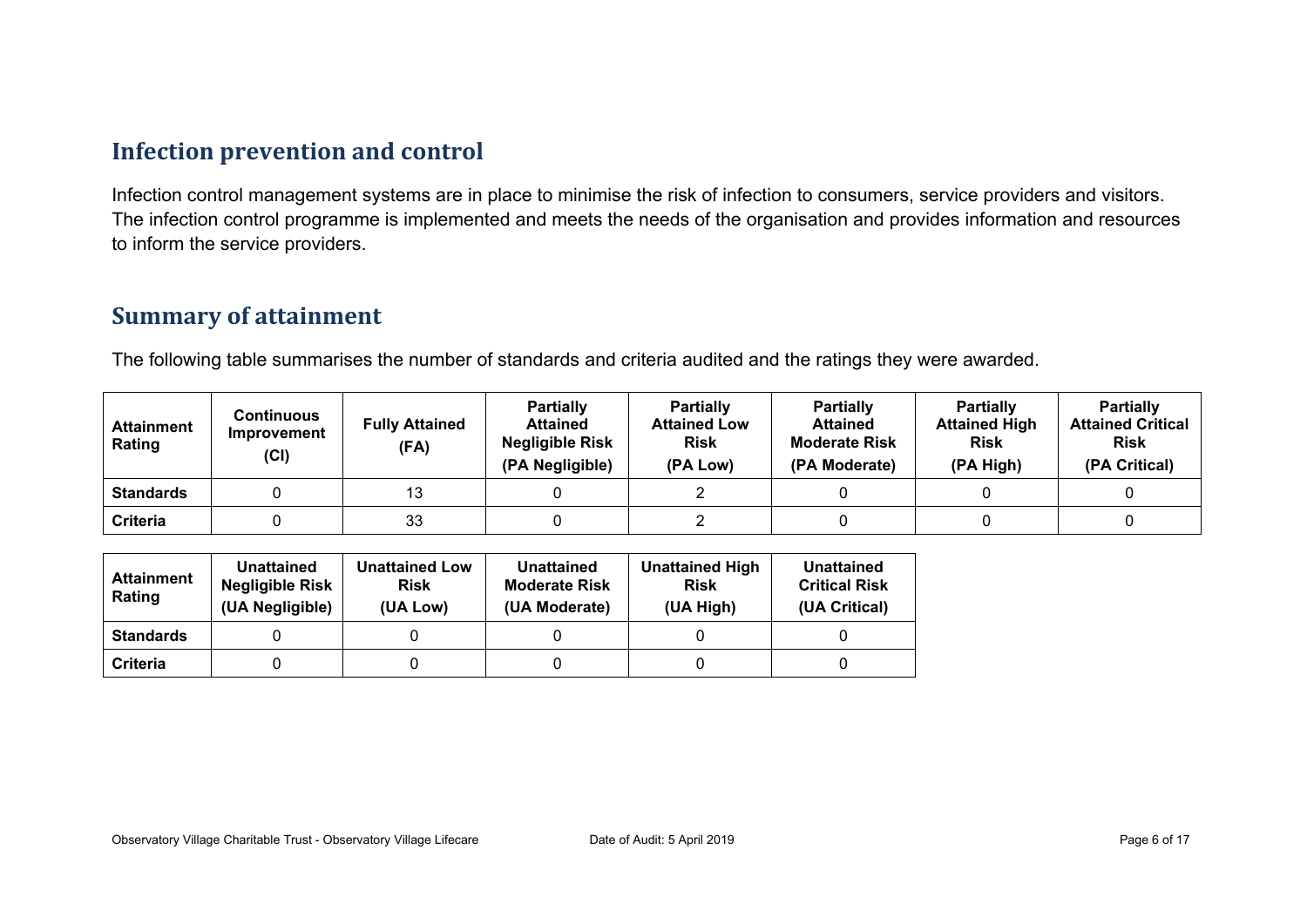# Attainment against the Health and Disability Ser vices Standar ds

The following table contains the results of all the standards assessed by the auditors at this audit. Depending on the services they provide, not all standards are relevant to all providers and not all standards are assessed at every audit.

Please note that Standard 1.3.3: Service Provision Requirements has been removed from this report, as it includes information specific to the healthcare of individual residents. Any corrective actions required relating to this standard, as a result of this audit. are retained and displayed in the next section.

For more information on the standards, please click [here](http://www.health.govt.nz/our-work/regulation-health-and-disability-system/certification-health-care-services/health-and-disability-services-standards).

For more information on the different types of audits and what they cover please click [here.](http://www.health.govt.nz/your-health/services-and-support/health-care-services/services-older-people/rest-home-certification-and-audits)

| Standard with desired outcome                                                                                                                                    | Attainment<br>Rating | Audit Evidence                                                                                                                                                                                                                                                                                                                                                                                                                                                            |
|------------------------------------------------------------------------------------------------------------------------------------------------------------------|----------------------|---------------------------------------------------------------------------------------------------------------------------------------------------------------------------------------------------------------------------------------------------------------------------------------------------------------------------------------------------------------------------------------------------------------------------------------------------------------------------|
| Standard 1.2.1: Governance<br>The governing body of the organisation ensures services<br>are planned, coordinated, and appropriate to the needs<br>of consumers. | FA                   | Observatory Village Lifecare is a purpose-built facility that opened in August 2017.<br>The service is governed by the Observatory Village Care Ltd directors who report<br>to the Observatory Village Lifecare Trust. Five trustees, appointed from the North<br>Otago community provide governance to the trust.<br>There are 61 dual-purpose beds in the care centre, which includes three wings.                                                                      |
|                                                                                                                                                                  |                      | The three current wings are Wanbrow wing with 21 rooms, Kakanui wing with 20<br>rooms and Ahuriri wing with 20 rooms. There is a separate wing of 12 serviced<br>apartments certified to provide rest home level care.                                                                                                                                                                                                                                                    |
|                                                                                                                                                                  |                      | The purpose of this partial provisional was to verify a further purpose-built wing of<br>20 beds including six rooms under an occupation rights agreement (ORA). The<br>new wing (Waitaki) includes a nurses' office, and secure medication room. The<br>service is planning to open the new wing and admit residents on 23 April 2019.<br>This will increase beds numbers in dual-purpose beds to 81 beds. Admissions<br>will be staged in increments of five per month. |
|                                                                                                                                                                  |                      | An opening operating programme monitors progress of tasks in preparation for<br>the opening of the wing.                                                                                                                                                                                                                                                                                                                                                                  |
|                                                                                                                                                                  |                      | An experienced general manager manages the service and reports to the                                                                                                                                                                                                                                                                                                                                                                                                     |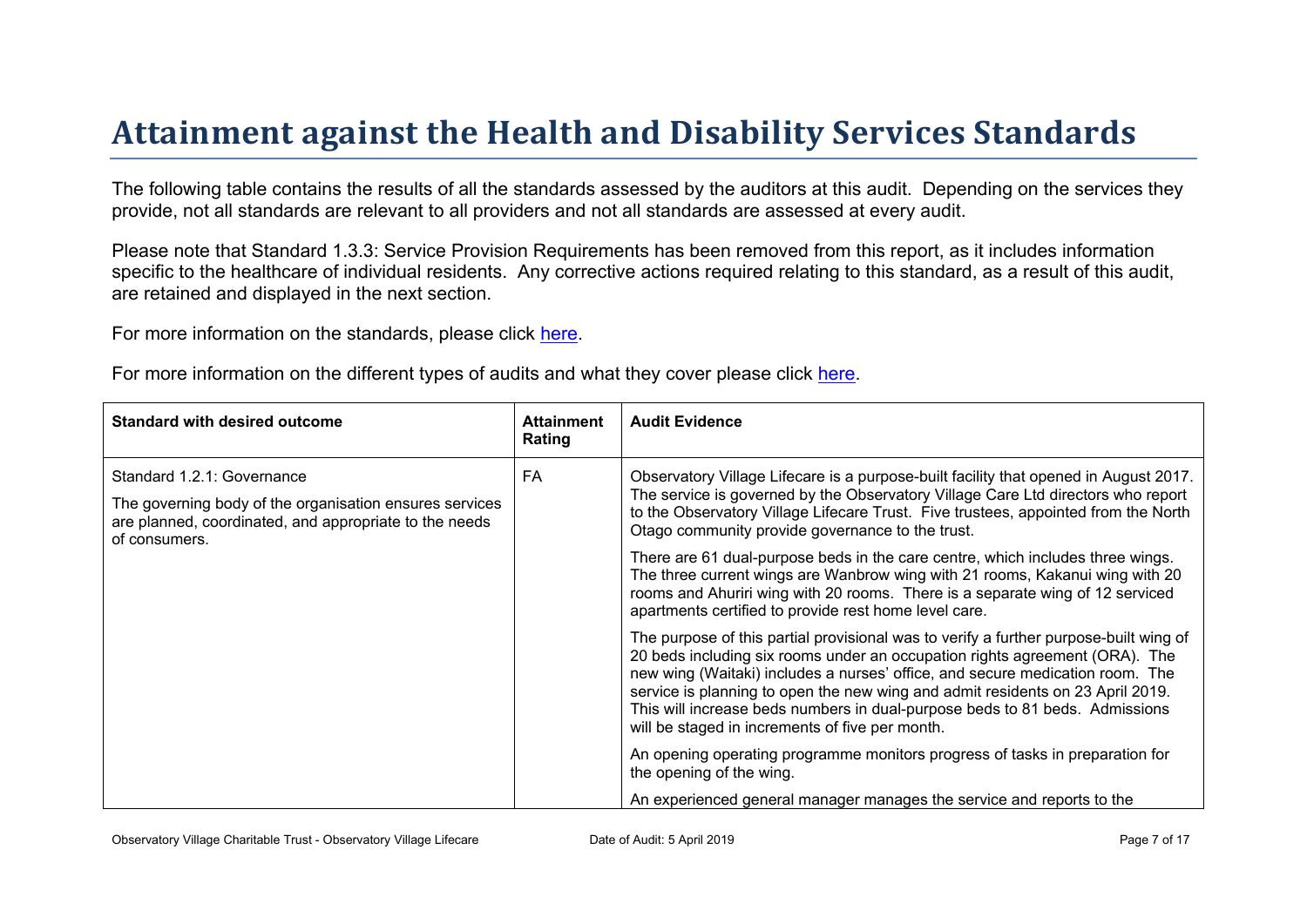|                                                                                                                                                                                                                                                     |           | Observatory Village Care Ltd board of directors (three directors). The general<br>manager (RN) has previous aged care management, consulting and auditing<br>experience. The general manager is supported by an assistant manager (non-<br>clinical), clinical manager (RN), recently appointed team leader, financial officer,<br>administrator and head chef.<br>Observatory Village Lifecare has several quality goals which link to the<br>organisations 2017-2022 strategic plan and the 2018-2019 business plan. The<br>general manager reports monthly to the board of directors on a variety of matters.<br>The Trust meets bi-monthly and receives the general manager's report.<br>The general manager has maintained at least eight hours annually of professional<br>development activities related to managing a hospital and rest home. |
|-----------------------------------------------------------------------------------------------------------------------------------------------------------------------------------------------------------------------------------------------------|-----------|-------------------------------------------------------------------------------------------------------------------------------------------------------------------------------------------------------------------------------------------------------------------------------------------------------------------------------------------------------------------------------------------------------------------------------------------------------------------------------------------------------------------------------------------------------------------------------------------------------------------------------------------------------------------------------------------------------------------------------------------------------------------------------------------------------------------------------------------------------|
| Standard 1.2.2: Service Management<br>The organisation ensures the day-to-day operation of the<br>service is managed in an efficient and effective manner<br>which ensures the provision of timely, appropriate, and<br>safe services to consumers. | <b>FA</b> | The clinical manager (RN) and the assistant manager will fulfil the general<br>manager role during a temporary absence with support from the financial officer.<br>The assistant manager is non-clinical, and the clinical manager has several years<br>nursing experience in aged care.                                                                                                                                                                                                                                                                                                                                                                                                                                                                                                                                                              |
| Standard 1.2.7: Human Resource Management<br>Human resource management processes are conducted<br>in accordance with good employment practice and meet<br>the requirements of legislation.                                                          | <b>FA</b> | There is a comprehensive human resources policy folder including (but not limited<br>to) recruitment, selection, orientation and staff training and development. A<br>register of registered nursing and allied health practicing certificates are on file.<br>There is a comprehensive orientation programme in place that provides new staff<br>with relevant information for safe work practice. The orientation programme is<br>developed specifically to worker type (eg, RN, support staff) and includes<br>documented competencies. The manager facilitates an orientation day, every two<br>months, to cover competencies including a session on the aging process, and<br>completion of the orientation package.<br>There are ten registered nurses in total (including the general manager and                                              |
|                                                                                                                                                                                                                                                     |           | clinical manager), five are interRAI trained. Registered nurses have access to<br>external education via Oamaru hospital and Otago hospice, and Southern DHB.                                                                                                                                                                                                                                                                                                                                                                                                                                                                                                                                                                                                                                                                                         |
|                                                                                                                                                                                                                                                     |           | The general manager is a Careerforce assessor with a wide scope to assess<br>national certificate courses including Health and Wellbeing level three for<br>caregivers. There is an annual education and training schedule that is being                                                                                                                                                                                                                                                                                                                                                                                                                                                                                                                                                                                                              |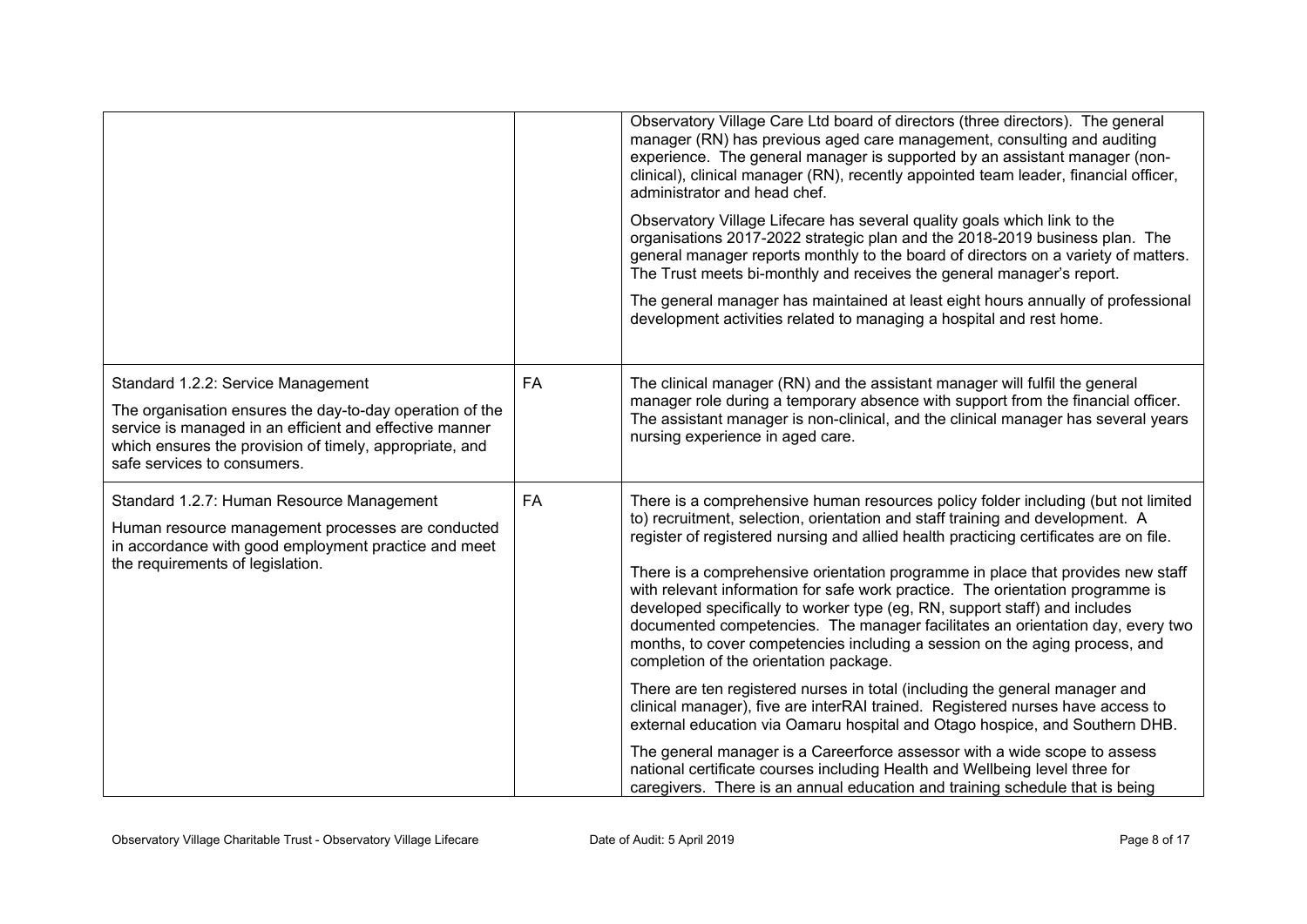|                                                                                                                                                                                      |           | implemented for 2019. A competency programme is in place for all staff with<br>different requirements per work type (eg, caregiver, RN, and cleaner etc). Core<br>competencies are required to be completed annually as per policy. The new wing<br>will be staffed by a combination of existing and new staff. The service is in the<br>process of employing additional staff for the new wing, with start dates in line with<br>admissions. The service currently has sufficient current staff to accommodate the<br>first stage of admissions.                    |
|--------------------------------------------------------------------------------------------------------------------------------------------------------------------------------------|-----------|----------------------------------------------------------------------------------------------------------------------------------------------------------------------------------------------------------------------------------------------------------------------------------------------------------------------------------------------------------------------------------------------------------------------------------------------------------------------------------------------------------------------------------------------------------------------|
| Standard 1.2.8: Service Provider Availability<br>Consumers receive timely, appropriate, and safe service<br>from suitably qualified/skilled and/or experienced service<br>providers. | <b>FA</b> | There is a staffing level and skills mix policy which aligns with contractual<br>requirements and includes skill mixes. A draft roster for the service includes the<br>new and existing wings and provides sufficient and appropriate coverage for the<br>effective delivery of care and support. The proposed roster aligns with full<br>occupancy. Admissions will be planned in increments of five per month, as there<br>is a waiting list for the rooms. The service has an admission plan to ensure the<br>safe and supported admission for all new residents. |
|                                                                                                                                                                                      |           | The general manager and clinical manager (RNs) work Monday to Friday, the<br>assistant manager (AM) (non-clinical) works three days a week. The clinical team<br>leader works 40 hours a week Monday to Friday (supernumerary), and there is a<br>weekend supervisor (RN).                                                                                                                                                                                                                                                                                           |
|                                                                                                                                                                                      |           | The new 20 bed wing includes;                                                                                                                                                                                                                                                                                                                                                                                                                                                                                                                                        |
|                                                                                                                                                                                      |           | 2 x RN on morning, 1 x EN and 1 x RN on afternoons, and 1 x RN at night<br>throughout the facility                                                                                                                                                                                                                                                                                                                                                                                                                                                                   |
|                                                                                                                                                                                      |           | Caregivers for the new wing;                                                                                                                                                                                                                                                                                                                                                                                                                                                                                                                                         |
|                                                                                                                                                                                      |           | Morning: 1 x 0700 -1515; 2 x 0700 -1400                                                                                                                                                                                                                                                                                                                                                                                                                                                                                                                              |
|                                                                                                                                                                                      |           | Afternoon: 1 x 1500 - 2300; 1 x 1500 - 2100                                                                                                                                                                                                                                                                                                                                                                                                                                                                                                                          |
|                                                                                                                                                                                      |           | Night: 1 x 2300-0715                                                                                                                                                                                                                                                                                                                                                                                                                                                                                                                                                 |
|                                                                                                                                                                                      |           | Plus, housekeeping staff in the new wing                                                                                                                                                                                                                                                                                                                                                                                                                                                                                                                             |
|                                                                                                                                                                                      |           | 1 x 0830 - 1400                                                                                                                                                                                                                                                                                                                                                                                                                                                                                                                                                      |
|                                                                                                                                                                                      |           | 1 x 1600 - 2000                                                                                                                                                                                                                                                                                                                                                                                                                                                                                                                                                      |
|                                                                                                                                                                                      |           | 1x cleaner 0830 - 1400                                                                                                                                                                                                                                                                                                                                                                                                                                                                                                                                               |
|                                                                                                                                                                                      |           | Activity hours will increase to 90 hours a week across the facility (increasing                                                                                                                                                                                                                                                                                                                                                                                                                                                                                      |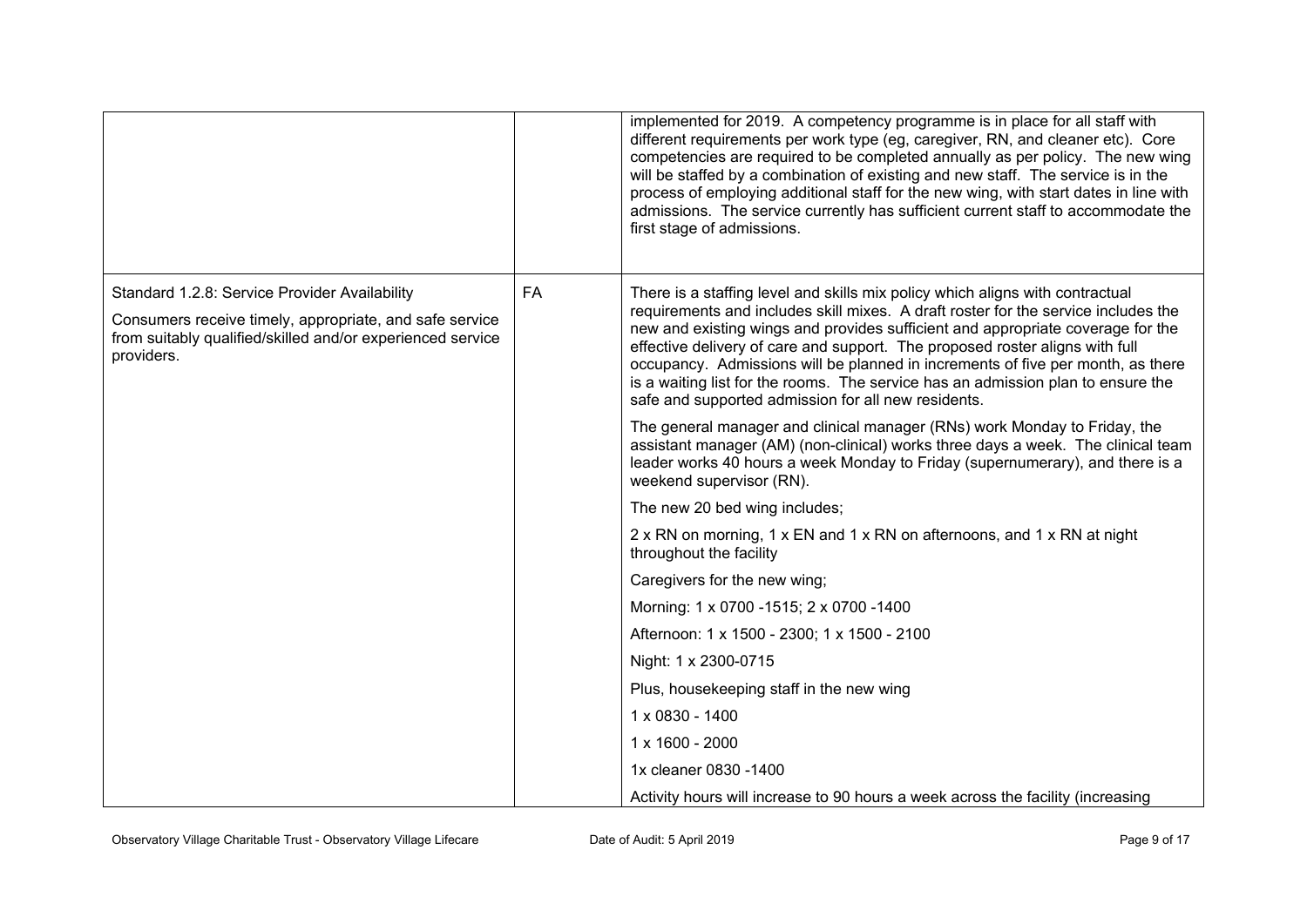|                                                                                                                                                                                                   |           | incrementally).                                                                                                                                                                                                                                                                                                                                                                                                                                                                                                                                                                                                                                                                                                                                                                                                                                                                                                                                                                                                                                                                                                                                                |
|---------------------------------------------------------------------------------------------------------------------------------------------------------------------------------------------------|-----------|----------------------------------------------------------------------------------------------------------------------------------------------------------------------------------------------------------------------------------------------------------------------------------------------------------------------------------------------------------------------------------------------------------------------------------------------------------------------------------------------------------------------------------------------------------------------------------------------------------------------------------------------------------------------------------------------------------------------------------------------------------------------------------------------------------------------------------------------------------------------------------------------------------------------------------------------------------------------------------------------------------------------------------------------------------------------------------------------------------------------------------------------------------------|
| Standard 1.3.12: Medicine Management<br>Consumers receive medicines in a safe and timely<br>manner that complies with current legislative<br>requirements and safe practice guidelines.           | FA        | The medication policy and procedures follow recognised standards and guidelines<br>for safe medicine management practice in accordance with the guideline: Safe<br>Management of Medicines.<br>The service uses two weekly robotic packs. There is a contract with a local<br>pharmacy. There is a secure treatment room in the Kakanui, and Wanbrow<br>wings, one of which is the medication room. The new wing has a secure<br>medication room. An additional (third) medication trolley and medication fridge<br>has been purchased and an additional computer tablet for the electronic<br>medication system.<br>There are adequate medication competent RNs/caregivers to manage the new<br>wing. The RNs and senior caregivers that administer medications complete<br>annual medication competencies. Annual in-service education on medication is<br>provided.<br>Medications (robotic rolls) are checked on delivery against the medication chart<br>and any discrepancies fed back to the pharmacy. Standing orders are not used.<br>The medication fridge is monitored weekly.                                                                      |
| Standard 1.3.13: Nutrition, Safe Food, And Fluid<br>Management<br>A consumer's individual food, fluids and nutritional needs<br>are met where this service is a component of service<br>delivery. | <b>FA</b> | The service has a large kitchen that has been designed to cater for over 80<br>residents. The menu has been approved and reviewed by a registered dietitian.<br>Kitchen staff are employed that have completed food safety certificates. A food<br>control plan has been registered with the local council expiring on 25 July 2019.<br>The service plans to increase kitchen assistant hours in over mornings and<br>afternoons to manage the increase in residents.<br>There is a large communal dining area in the Ahuriri wing, which will be shared<br>with the residents in the new wing (separated by double fire doors). The dining<br>room has a kitchenette including a servery area consisting of a cold food servery<br>and a bain marie, an oven for activities to use for baking, and a dishwasher. Food<br>will be transported in a hot box from the main kitchen to the kitchenette. Fridge<br>and freezer temperatures are monitored and recorded daily. End-cooked<br>temperatures are taken twice daily. All containers of food stored in the pantry are<br>labelled and dated. All perishable goods are date-labelled. A cleaning schedule |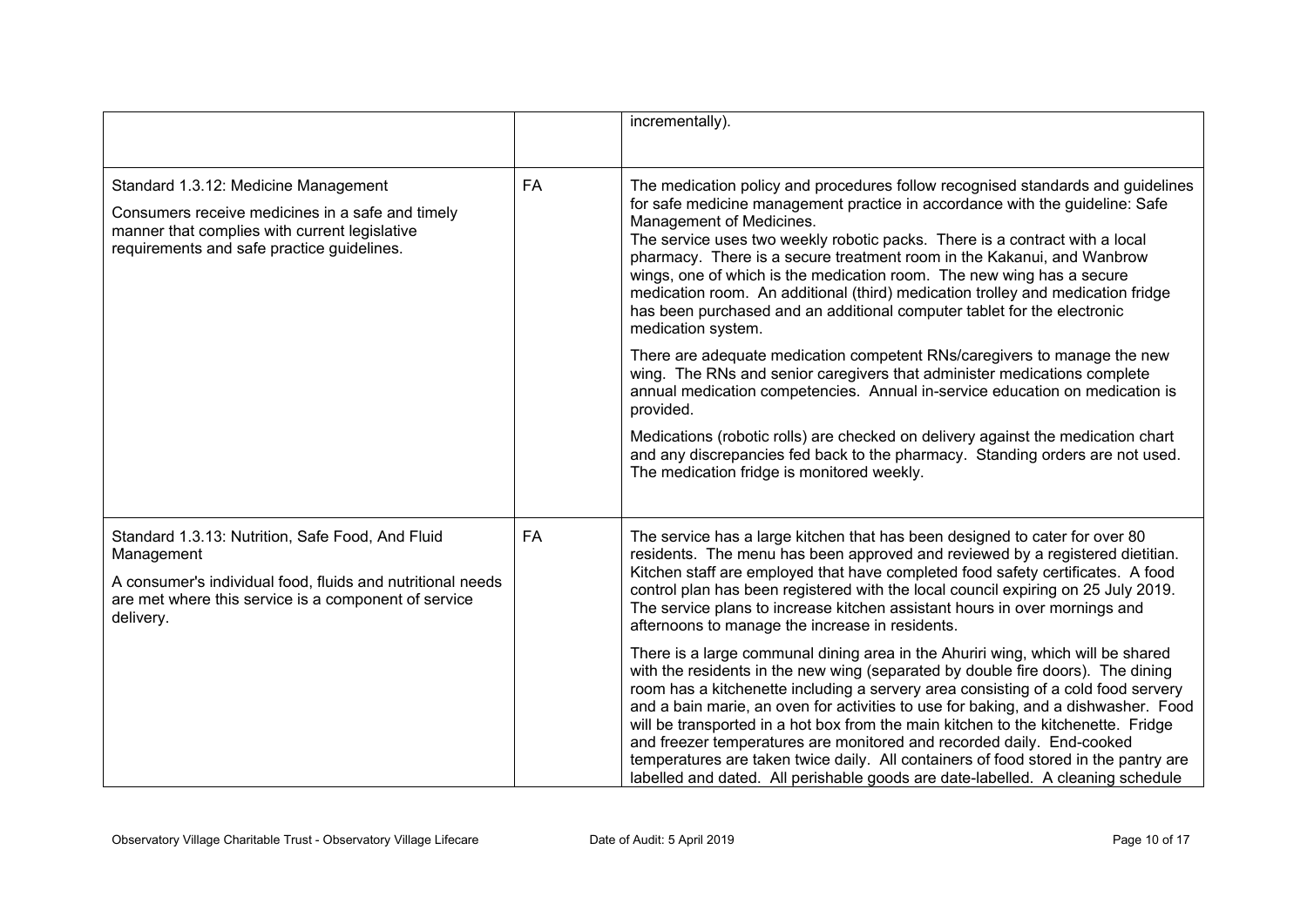|                                                                                                                                                                                                                                                         |        | is maintained.<br>The residents have a nutritional profile developed on admission, which identifies<br>dietary requirements and likes and dislikes.<br>Special equipment such as lipped plates and built-up spoons are available as<br>needs required. Cutlery and crockery have been purchased to accommodate the<br>new residents.                                                                                                                                                                                                                                                                                                                                                                                                                                                                                                                                                                                                                                                                                                                                         |
|---------------------------------------------------------------------------------------------------------------------------------------------------------------------------------------------------------------------------------------------------------|--------|------------------------------------------------------------------------------------------------------------------------------------------------------------------------------------------------------------------------------------------------------------------------------------------------------------------------------------------------------------------------------------------------------------------------------------------------------------------------------------------------------------------------------------------------------------------------------------------------------------------------------------------------------------------------------------------------------------------------------------------------------------------------------------------------------------------------------------------------------------------------------------------------------------------------------------------------------------------------------------------------------------------------------------------------------------------------------|
| Standard 1.4.1: Management Of Waste And Hazardous<br>Substances<br>Consumers, visitors, and service providers are protected<br>from harm as a result of exposure to waste, infectious or<br>hazardous substances, generated during service<br>delivery. | FA     | There are policies around waste management. Management of waste and<br>hazardous substances is covered during orientation of new staff and is included<br>as part of the annual training plan.<br>Material safety datasheets are to be available in the laundry and the sluice rooms.<br>Personal protective equipment is arranged to be in place by the contracted<br>supplier. There is a secure sluice in the adjacent Ahuriri wing, which has a<br>sanitiser. Sharps containers are kept in the treatment room. All chemicals in the<br>kitchen, laundry and sluice areas are closed circuit.<br>Gloves, aprons and goggles are available for staff. Infection control policies state<br>specific tasks and duties for which protective equipment is to be worn.                                                                                                                                                                                                                                                                                                         |
| Standard 1.4.2: Facility Specifications<br>Consumers are provided with an appropriate, accessible<br>physical environment and facilities that are fit for their<br>purpose.                                                                             | PA Low | The new wing is purpose-built and is spacious. The wing has been built to comply<br>with legislation. The building is across one level.<br>The new wing has 20 beds; six of the 20 rooms are also ORAs. Double fire doors<br>separate the large shared open-plan lounge and dining room in the Ahuriri wing<br>and the Waitaki (new) wing. The nurses' station is centrally located, and has two<br>keypad entries with the medicine room adjacent, there is a large area of bench<br>space and cupboards for storage of resident files.<br>There are handrails in ensuites, communal bathrooms and hallways. All rooms<br>and communal areas allow for safe use of mobility equipment. The wing is<br>carpeted throughout with vinyl surfaces in bathrooms/toilets and kitchen areas.<br>There is adequate space in the new wing for storage of mobility equipment.<br>All rooms have been designed for hospital level care and each room has a<br>spacious ensuite wet area shower/toilet.<br>The wing has been completed and is currently being furnished. The service is |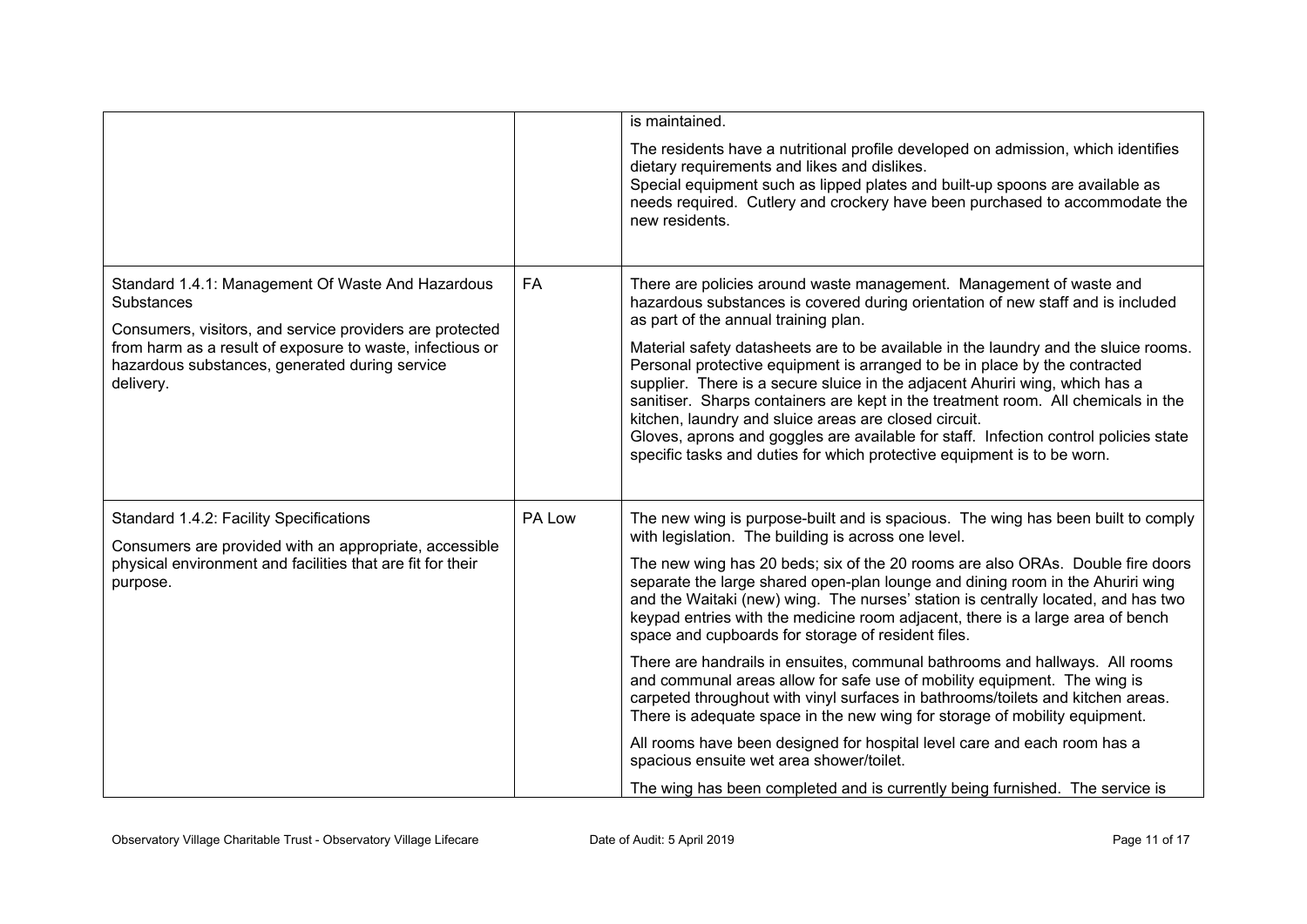|                                                                                                                                                                                                                                                                                        |           | awaiting the provision of Code of Compliance.                                                                                                                                                                                                                                                                                                                                                                                                                                                                                                                                                                                                                                                                                                                                                                                                                                                     |
|----------------------------------------------------------------------------------------------------------------------------------------------------------------------------------------------------------------------------------------------------------------------------------------|-----------|---------------------------------------------------------------------------------------------------------------------------------------------------------------------------------------------------------------------------------------------------------------------------------------------------------------------------------------------------------------------------------------------------------------------------------------------------------------------------------------------------------------------------------------------------------------------------------------------------------------------------------------------------------------------------------------------------------------------------------------------------------------------------------------------------------------------------------------------------------------------------------------------------|
|                                                                                                                                                                                                                                                                                        |           | The service has purchased new equipment for the new wing including (but not<br>limited to) a standing hoist, more furniture and furnishing for communal lounges<br>and resident rooms, and lazy boy recliners on wheels for rooms. The<br>maintenance schedule includes checking of equipment. All electrical equipment<br>and other machinery were checked as part of the annual maintenance and<br>verification checks. All medical equipment has been calibrated. Hot water<br>temperatures have been checked in the new wing and read at 45 degrees.<br>The doors off the communal lounge open into an enclosed landscaped courtyard.<br>All landscaping around the facility has been completed and was well maintained.<br>There are environmental audits and building compliance audits, which are<br>completed as part of the internal audit. There is a contracted maintenance<br>person. |
| Standard 1.4.3: Toilet, Shower, And Bathing Facilities<br>Consumers are provided with adequate<br>toilet/shower/bathing facilities. Consumers are assured<br>privacy when attending to personal hygiene requirements<br>or receiving assistance with personal hygiene<br>requirements. | <b>FA</b> | The Ahuriri wing has a mobility toilet near the large communal lounge area, which<br>will be shared with the new wing. The new wing includes a public toilet situated<br>near the nurses' office. Each resident room has a spacious ensuite with wet area<br>shower and toilet. All ensuites throughout the facility have been designed for<br>hospital level care and allows for the use of mobility equipment.                                                                                                                                                                                                                                                                                                                                                                                                                                                                                  |
| Standard 1.4.4: Personal Space/Bed Areas<br>Consumers are provided with adequate personal<br>space/bed areas appropriate to the consumer group and<br>setting.                                                                                                                         | <b>FA</b> | Resident's rooms are spacious and designed for hospital level or rest home level.<br>Each room allows for the safe use and manoeuvring of mobility aids. Mobility aids<br>can be managed in ensuites and communal toilets/bathrooms in all areas. The<br>open plan lounge area is spacious. Residents requiring transportation between<br>rooms or services can be moved from their room either by trolley, bed, lazy boy or<br>wheelchair. All resident rooms will have a 4-way electric hospital bed, lazy boy<br>recliner, a visitors' chair, wardrobe, bedside cabinet with lockable drawer,<br>television, and a reading light. Care studios (ORA) will be furnished with built in<br>furniture fridge, microwave, TV and a king single bed, these rooms have a sliding<br>door with patio deck.                                                                                             |
| Standard 1.4.5: Communal Areas For Entertainment,                                                                                                                                                                                                                                      | FA        | There is a spacious open plan lounge/dining area in the adjacent Ahuriri wing,                                                                                                                                                                                                                                                                                                                                                                                                                                                                                                                                                                                                                                                                                                                                                                                                                    |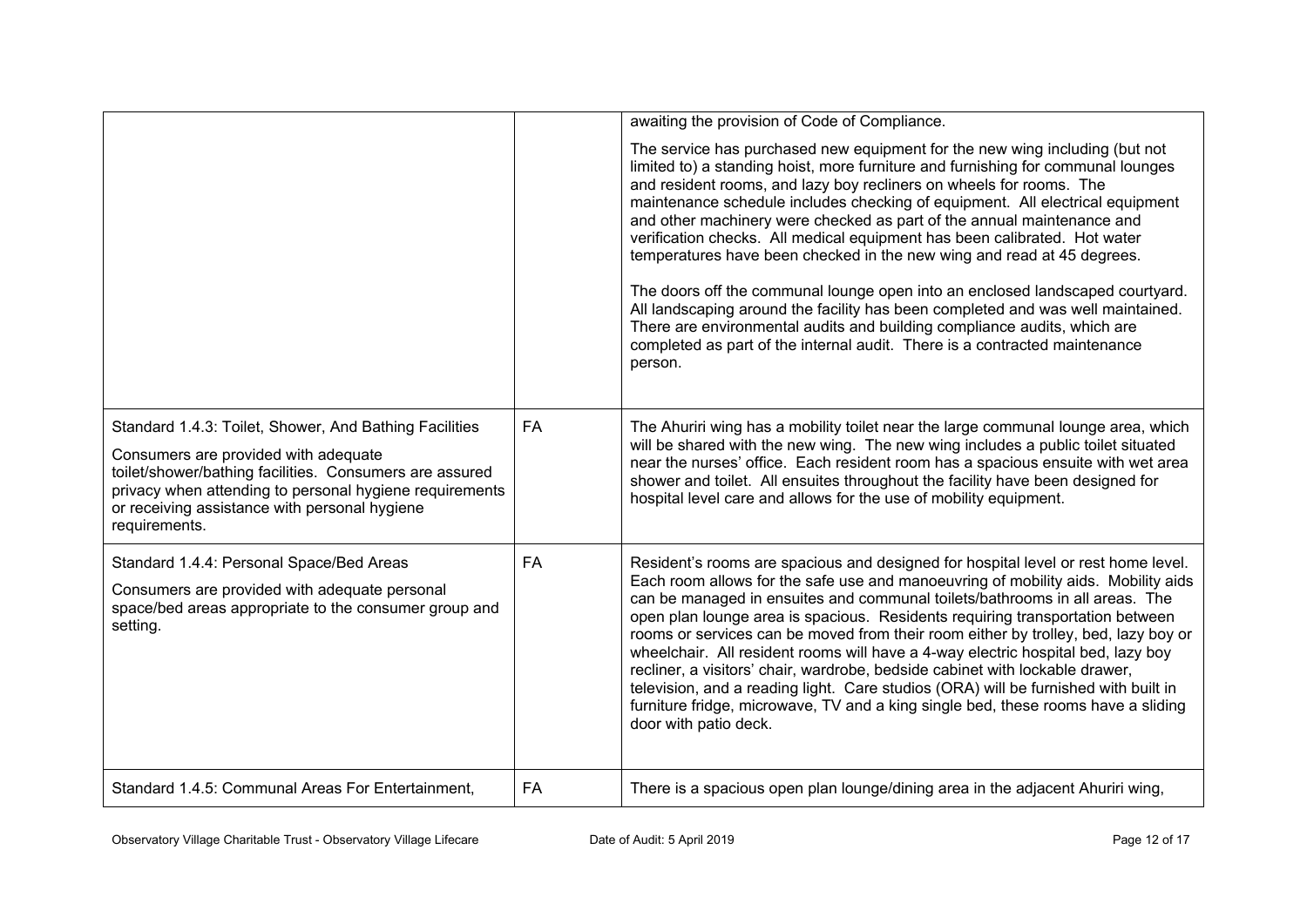| Recreation, And Dining<br>Consumers are provided with safe, adequate, age<br>appropriate, and accessible areas to meet their<br>relaxation, activity, and dining needs.                               |           | which is large enough to accommodate the new residents. There is a large village<br>communal lounge/café/dining area connected to the main care centre.                                                                                                                                                                                                                                                                                                                                                                                                                                                                                                                                                                                                                                                                                                                                                                                                                                                                                                                                                                                                                                                                                                                                                                                               |
|-------------------------------------------------------------------------------------------------------------------------------------------------------------------------------------------------------|-----------|-------------------------------------------------------------------------------------------------------------------------------------------------------------------------------------------------------------------------------------------------------------------------------------------------------------------------------------------------------------------------------------------------------------------------------------------------------------------------------------------------------------------------------------------------------------------------------------------------------------------------------------------------------------------------------------------------------------------------------------------------------------------------------------------------------------------------------------------------------------------------------------------------------------------------------------------------------------------------------------------------------------------------------------------------------------------------------------------------------------------------------------------------------------------------------------------------------------------------------------------------------------------------------------------------------------------------------------------------------|
| Standard 1.4.6: Cleaning And Laundry Services<br>Consumers are provided with safe and hygienic cleaning<br>and laundry services appropriate to the setting in which<br>the service is being provided. | <b>FA</b> | There are laundry policies and procedures. Cleaning procedures are available for<br>cleaning staff. All laundry staff have completed a Careerforce certificate in<br>cleaning level three. The laundry is situated in the service area. There are two<br>doors (enter and exit) and the laundry is designed with a dirty and clean flow. The<br>laundry can accommodate the increased resident laundry.<br>There is a small laundry in the serviced apartment area for residents. There are<br>areas for storage of clean and dirty laundry. There is an internal audit around<br>laundry services and environmental cleaning which is completed as part of the<br>internal audit schedule. The secure cleaners' cupboards are designated areas<br>and store chemicals. There will be four cleaners (one for each wing), four<br>cleaning trolleys with lockable compartments for chemicals which are stored in the<br>two spacious sluice rooms in the facility.                                                                                                                                                                                                                                                                                                                                                                                     |
| Standard 1.4.7: Essential, Emergency, And Security<br>Systems<br>Consumers receive an appropriate and timely response<br>during emergency and security situations.                                    | PA Low    | Appropriate training, information, and equipment for responding to emergencies is<br>provided at induction and is included as part of the annual training programme.<br>Staff training in fire safety and a fire drill is completed for new staff.<br>There are comprehensive civil defence and emergency procedures in place.<br>There are civil defence kits and large water tanks available.<br>Key staff hold a first aid certificate and there is a designated qualified first aider on<br>each shift. All registered nurses employed have up-to-date first aid certificates.<br>Smoke alarms, sprinkler system and new exit signs are in place throughout the<br>building. The fire evacuation plan for the new wing has been approved by the fire<br>service, a fire evacuation drill is planned for the week of 8 April 2019.<br>The facility has emergency lighting and torches. A gas BBQ and additional<br>cylinders are available for alternative cooking.<br>The call bell system is available in all areas with visual display panels. Call bells<br>are available in all resident areas, (ie, bedrooms, ensuite toilet/showers,<br>communal toilets, dining rooms).<br>There is an automated sliding door entrance to the foyer, which is locked<br>afterhours. Anyone is free to leave at any time from the inside during afterhours, |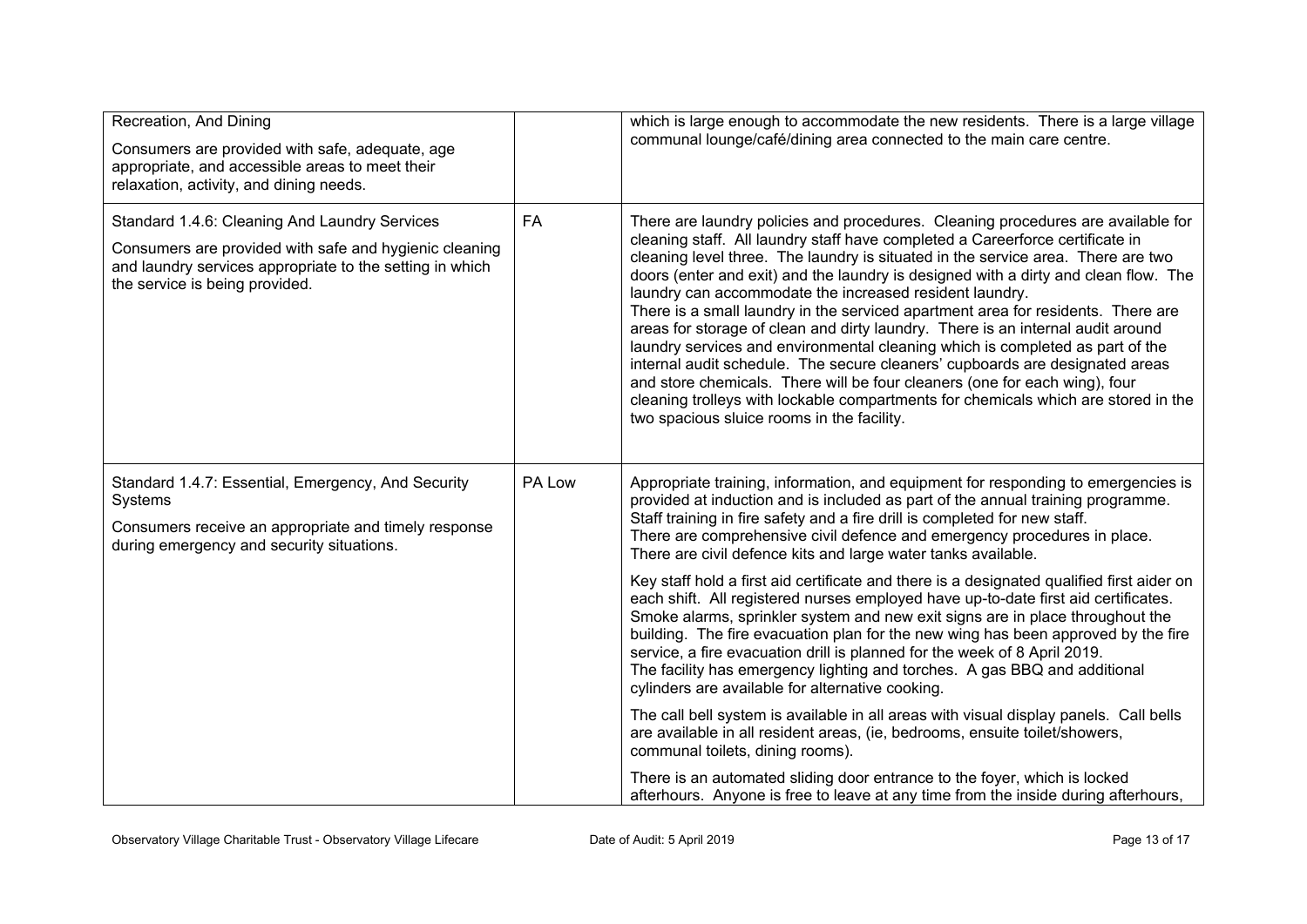|                                                                                                                                                                                                                                             |     | by pushing the exit button.                                                                                                                                                                                                                                                                                                                                                                                                                                                                                                                                                                                                                                                                                                                                                                                                                                                            |
|---------------------------------------------------------------------------------------------------------------------------------------------------------------------------------------------------------------------------------------------|-----|----------------------------------------------------------------------------------------------------------------------------------------------------------------------------------------------------------------------------------------------------------------------------------------------------------------------------------------------------------------------------------------------------------------------------------------------------------------------------------------------------------------------------------------------------------------------------------------------------------------------------------------------------------------------------------------------------------------------------------------------------------------------------------------------------------------------------------------------------------------------------------------|
| Standard 1.4.8: Natural Light, Ventilation, And Heating<br>Consumers are provided with adequate natural light, safe<br>ventilation, and an environment that is maintained at a<br>safe and comfortable temperature.                         | FA. | The new wing is appropriately heated and ventilated. There is underfloor heating<br>throughout the facility and radiators in resident rooms. There is plenty of natural<br>light in the new rooms and all have windows. All resident rooms have heat<br>sensors which set the temperature in accordance with outside temperatures.                                                                                                                                                                                                                                                                                                                                                                                                                                                                                                                                                     |
| Standard 3.1: Infection control management<br>There is a managed environment, which minimises the<br>risk of infection to consumers, service providers, and<br>visitors. This shall be appropriate to the size and scope<br>of the service. | FA  | The IC programme and its content and detail, is appropriate for the size,<br>complexity, and degree of risk associated with the service. There is a suite of<br>infection control policies and procedures. There is a job description for the<br>infection prevention & control (IP&C) coordinator and clearly defined guidelines.<br>The general manager is the designated infection control nurse. The IC<br>coordinator provides support and advice to the registered nurses and care staff.<br>Audits have been conducted and include hand hygiene and infection control<br>practices. Education is provided for all new staff on orientation. The infection<br>control programme was reviewed in January 2019. The IC committee includes all<br>staff and is part of the quality committee meeting and the registered nurse<br>meetings. Meeting minutes are available for staff. |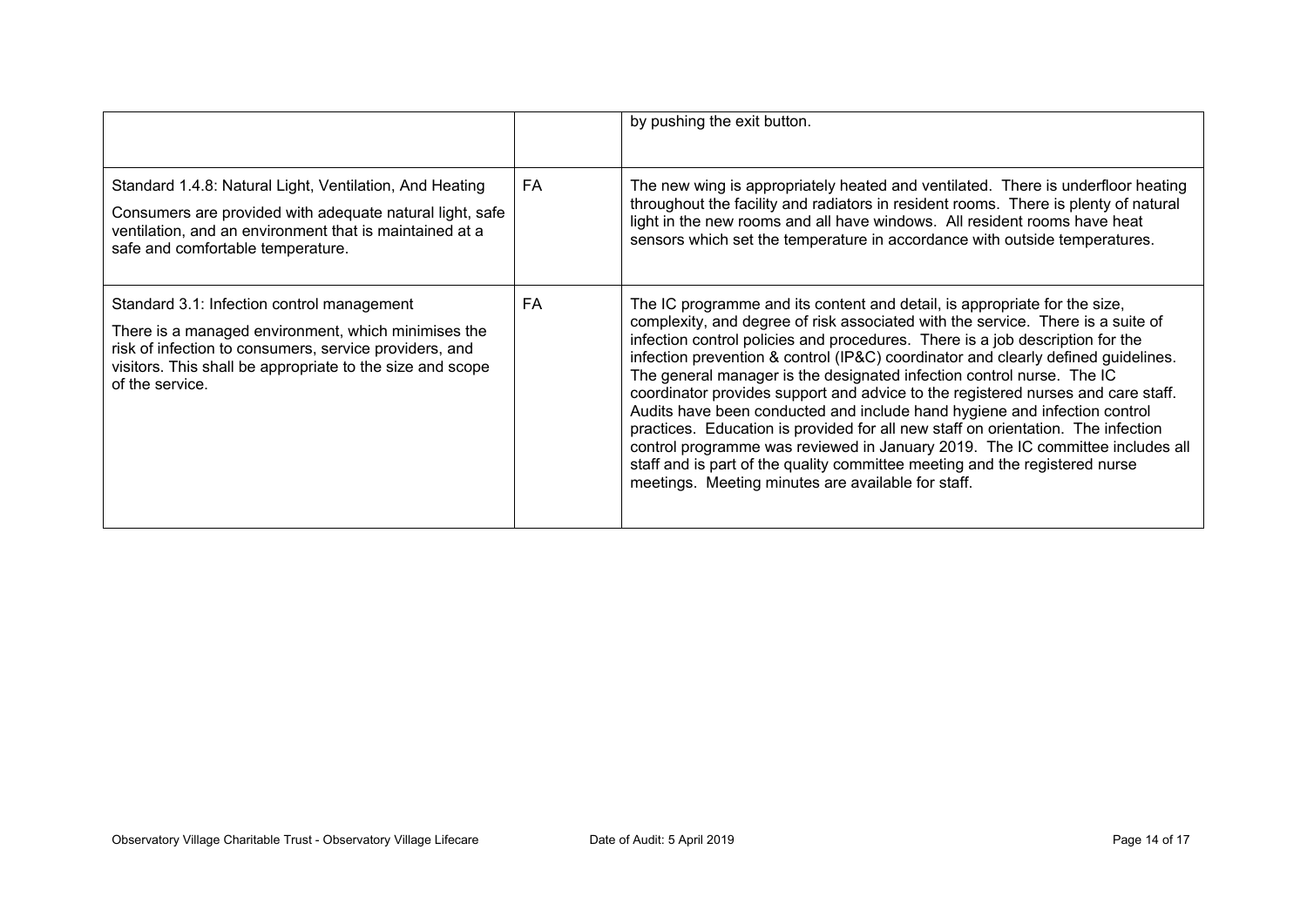### **Specific results for criterion where corrective actions are required**

Where a standard is rated partially attained (PA) or unattained (UA) specific corrective actions are recorded under the relevant criteria for the standard. The following table contains the criterion where corrective actions have been recorded.

Criterion can be linked to the relevant standard by looking at the code. For example, a Criterion 1.1.1.1: Service providers demonstrate knowledge and understanding of consumer rights and obligations, and incorporate them as part of their everyday practice relates to Standard 1.1.1: Consumer Rights During Service Delivery in Outcome 1.1: Consumer Rights.

If there is a message "no data to display" instead of a table, then no corrective actions were required as a result of this audit.

| <b>Criterion with desired outcome</b>                                                                                                                                                                                               | <b>Attainment</b><br>Rating | <b>Audit Evidence</b>                                                                                                                                                                                                                                                                                                                                      | <b>Audit Finding</b>                                                                                                                                | <b>Corrective action</b><br>required and<br>timeframe for<br>completion (days)                                                  |
|-------------------------------------------------------------------------------------------------------------------------------------------------------------------------------------------------------------------------------------|-----------------------------|------------------------------------------------------------------------------------------------------------------------------------------------------------------------------------------------------------------------------------------------------------------------------------------------------------------------------------------------------------|-----------------------------------------------------------------------------------------------------------------------------------------------------|---------------------------------------------------------------------------------------------------------------------------------|
| Criterion 1.4.2.1<br>All buildings, plant, and equipment<br>comply with legislation.                                                                                                                                                | PA Low                      | The new wing is purpose built and spacious. All<br>building and plant have been built to comply with<br>legislation. The building is across one level. The<br>new wing has been fully completed and is currently<br>being furnished. The service is awaiting Code of<br>Compliance. Hot water monitoring is implemented for<br>the new and existing wings. | The code of compliance<br>is yet to be obtained for<br>the new wing.                                                                                | Ensure the code of<br>compliance is<br>completed.<br>Prior to occupancy<br>days                                                 |
| Criterion 1.4.7.1<br>Service providers receive<br>appropriate information, training,<br>and equipment to respond to<br>identified emergency and security<br>situations. This shall include fire<br>safety and emergency procedures. | PA Low                      | Appropriate training, information, and equipment for<br>responding to emergencies is to be provided at<br>induction and as part of the annual training<br>programme. Staff training in fire safety and a fire drill<br>is to be completed for all staff commencing at<br>Observatory as part of induction and orientation.                                 | Specific fire drill training<br>for the new wing has yet<br>to be completed for all<br>staff. This is scheduled<br>for the week of 8 April<br>2019. | Ensure a fire drill<br>and fire safety<br>training is<br>completed for staff<br>prior to opening.<br>Prior to occupancy<br>days |